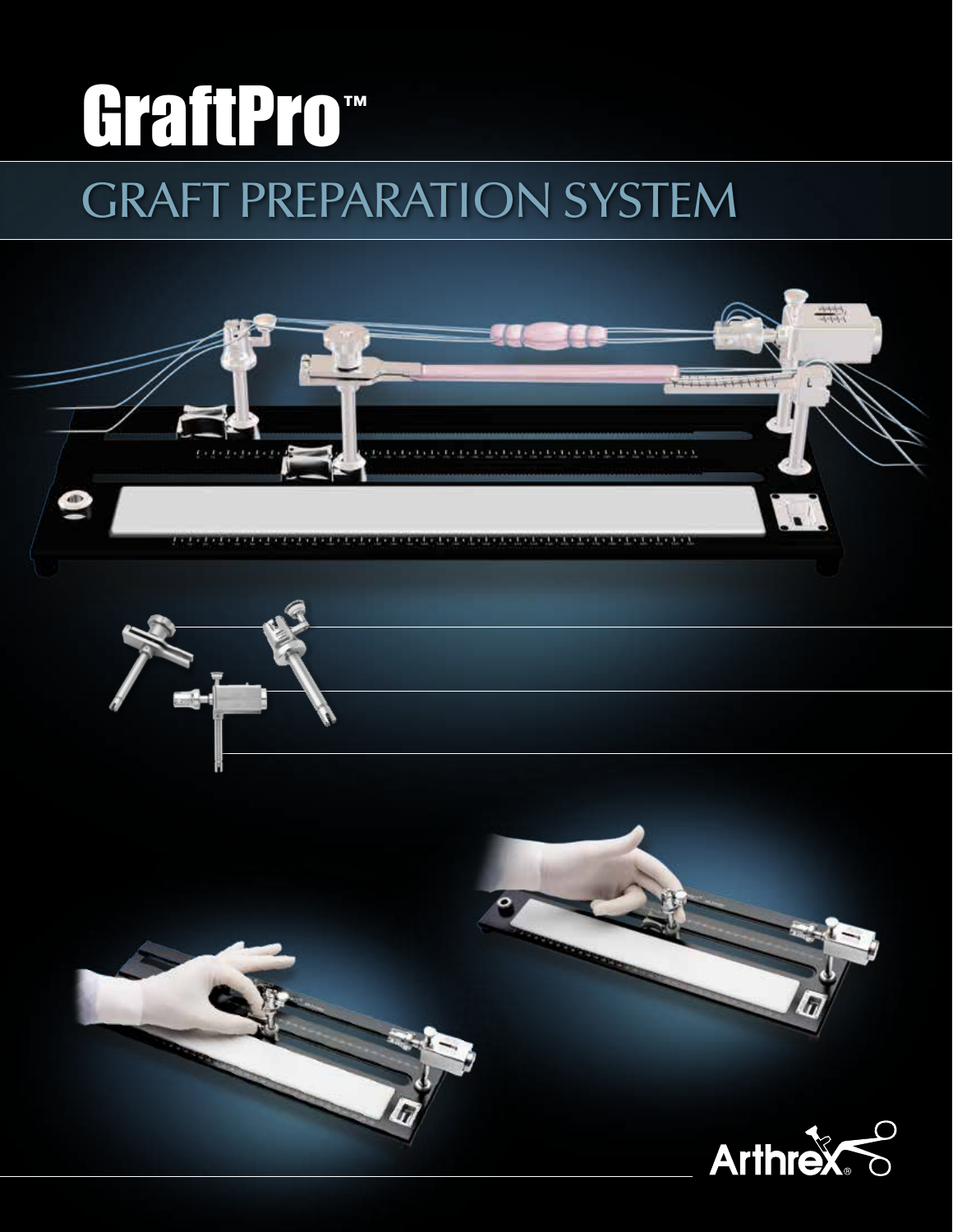$\bigcup$ ecades of graft preparation experience and feedback from surgical teams have culminated into the GraftPro<sup>™</sup> Graft Preparation System. The GraftPro system has numerous features that simplify and accelerate graft preparation of soft tissue, BTB and GraftLink® grafts.



- Ratcheting sliders on the GraftPro allow automatic locking of attachments. A simple squeeze releases the sliders and allows fast repositioning.
- The small, lightweight board fits easily onto crowded tables. Nonslip feet hold securely during graft preparation.







• Dual tracks allow preparation and tensioning of two grafts simultaneously and simplify "Y"-shaped graft prep.



• Enhanced button holders easily lock buttons into place to eliminate dislodging during graft prep.

- The BTB well secures the bone block during cutting and drilling. Measurements help approximate sizing. A slot allows passage of drill bits and needles through bone block.
- The optional graft-cleaning board clamp holds tissue firmly against the board during tissue removal.

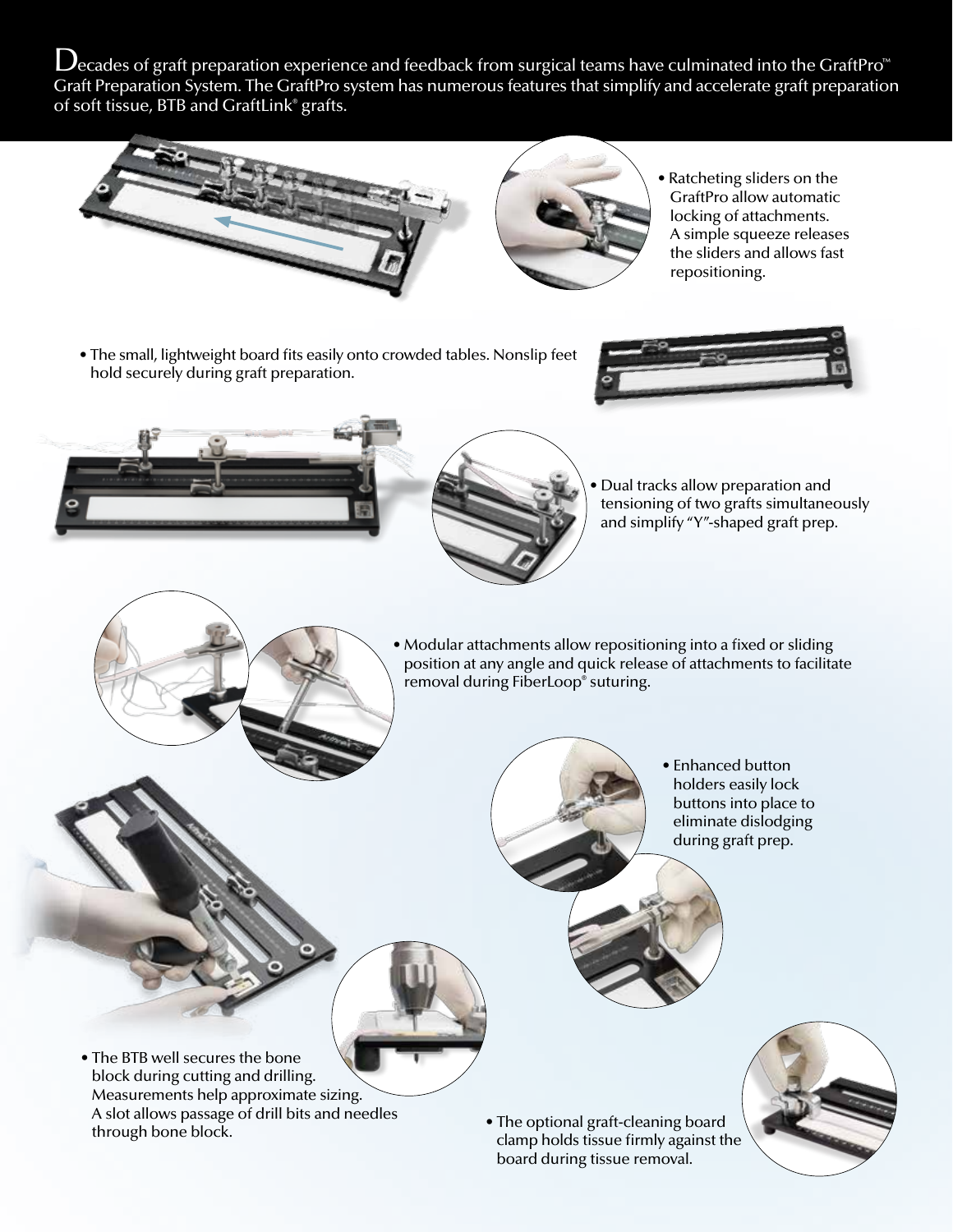# GraftPro™ Graft Preparation System (AR-2950DS) includes:

#### *GraftPro Case - AR-2950DC*

A small footprint takes up minimal space on the side table. Logically laid out to ensure minimal set-up time and quick assembly.

#### *GraftPro Base - AR-2950D*

Lightweight board with nonslip feet facilitates usage on side table or Mayo stand. Dual tracks with ratcheting sliders make graft positioning and tensioning simple and fast. Cleaning board and BTB well secure grafts to the board during preparation.

#### *Adjustable Posts - AR-2950AP*

All-purpose posts can secure soft tissue or suture within recesses.

#### *Tissue Clamps - AR-2950SC*

Improved clamps hold grafts tightly in atraumatic jaws. Low profile jaws simplify loading of graft limbs.

# *RetroButton®/ACL TightRope® Button Holder w/Ruler - AR-2950BH*

ACL TightRope and RetroButton implants can be loaded into the holder by depressing the spring-loaded latch that automatically closes over the top of the implant and holds it securely during graft prep and tensioning. The ruler extension allows estimation of graft/loop size in relation to the socket depth and can assist with graft-marking.

#### *GraftLink® Attachment - AR-2950GH*

Improved GraftLink® attachment secures an ACL TightRope button into place with a spring-loaded sleeve that closes over the button to hold it securely during graft prep and tensioning. There is also an alternative rubber grommet option for attachment of the ACL TightRope ABS loop or graft sutures.

## *GraftLink Attachment with Tensiometer - AR-2950GT*

This attachment also includes the spring-loaded sleeve and rubber grommet but incorporates a tensiometer to approximate force-of-graft tensioning.

## *Sizing Block - AR-1886*

Lightweight aluminum block with easy access slots for tensioning sutures. The block includes sizing holes from 4.5-12 mm with half sizes.

## *Optional: Graft Clamp for Cleaning Board - AR-2950CBC*

Secures grafts to the cleaning board to eliminate movement during cleaning, sizing and suturing.